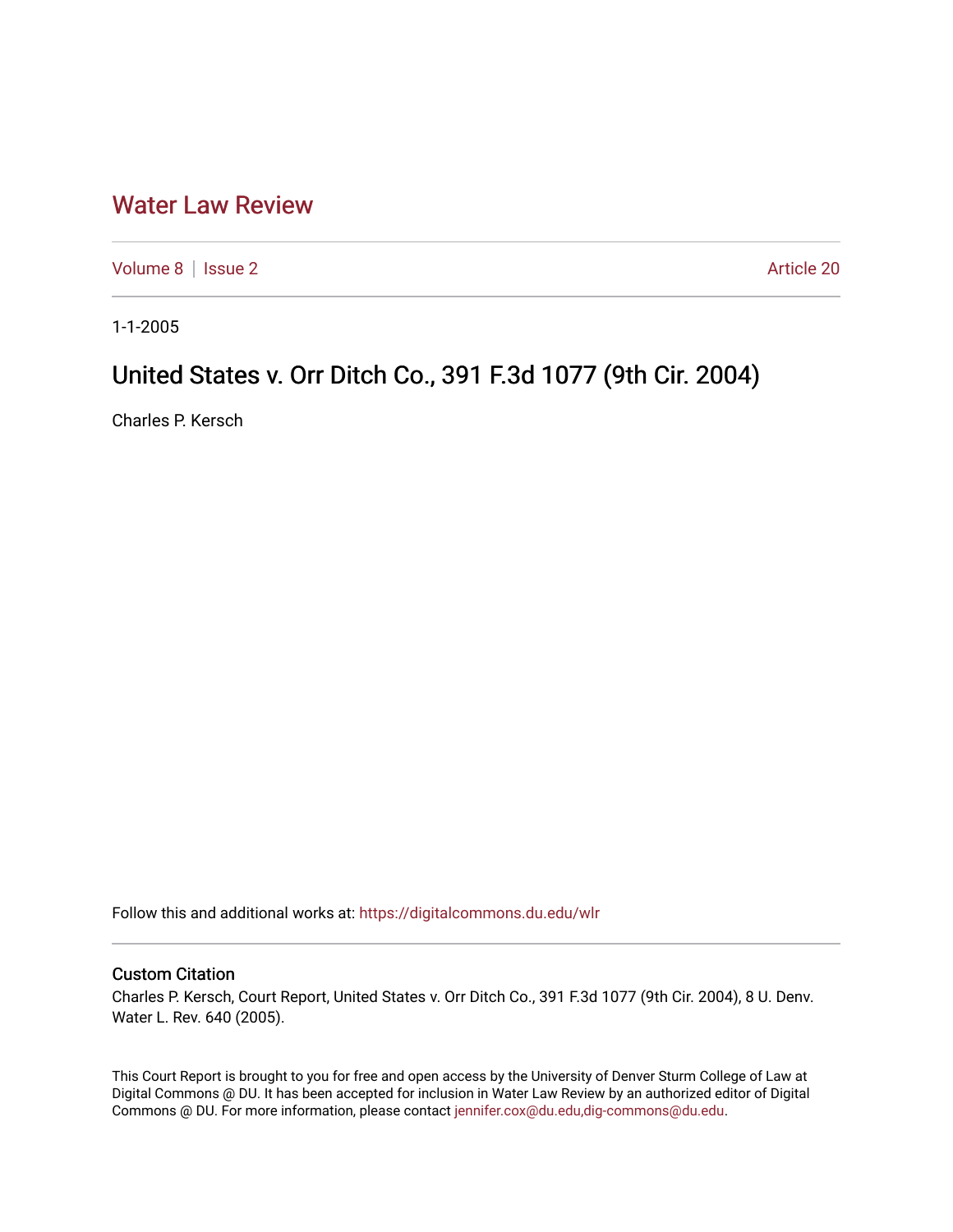court dismissed this claim because the FPA clearly exempted the United States from liability.

In dissent, Judge Berzon disagreed with the majority's grant of summary judgment on the issue of water rights. Judge Berzon argued there a sufficient factual dispute over whether fishing was a primary purpose of the reservation existed. Thus, judge Berzon believed the Tribe's claims should survive summary judgment. First, Judge Berzon argued the court could interpret the treaty as implicitly giving the Tribe the right to fish on the reservation. Based on United States Supreme Court precedent in *Winters v. United States,* the parties to the treaty were concerned with protecting the Tribe's fishing rights on the reservation because the treaty preserved the right to fish offreservation. In addition, prior precedent in *Fishing* Vessel suggested the court should construe the treaty in the manner in which it "would naturally be understood by the Indians." Therefore, the court should have given weight to the Tribe's understanding of the treaty. Thus, Judge Berzon believed on-reservation fishing could be a primary purpose of the reservation and the court could construe the treaty as retaining water rights sufficient to provide for fishing.

The court thus affirmed the district court's holding that the Project did not violate the Tribe's water rights.

*Kathryn L. Garner*

United States v. **Orr Ditch Co., 391 F.3d 1077 (9th Cir. 2004)** (holding under the Orr Ditch Decree, Nevada procedures were applicable to the adjudication of water rights).

The Orr Ditch Decree represented the final adjudication of water rights in the Truckee Division of the federal Newlands Reclamation Project, and allowed entitled parties to change the place, means, manner, or purpose of water use so long as they did so in a manner provided **by** law. This case arose after the United States District Court for the District of Nevada ruled Nevada law, rather than the Federal Rules of Civil Procedure, governed a motion for a stay of the State Engineer's ruling under the Orr Ditch Decree.

The Orr Water Ditch Company appealed the State Engineer's ruling, granting the Lake Paiute Tribe of Indians ("Tribe") and the United States' application to make temporary changes to two water rights. Nevada Revised Statute section **533.450(5)** allowed for an automatic stay of the State Engineer's ruling on a change application upon a timely request and posting of bond. The Tribe and the United States argued the Federal Rules of Civil Procedure should control because the stay was a procedural matter. However, the district court concluded Nevada law governed the motion for a stay.

In upholding the district court's decision, the United States Court of Appeals for the Ninth Circuit concluded the Orr Ditch Decree's